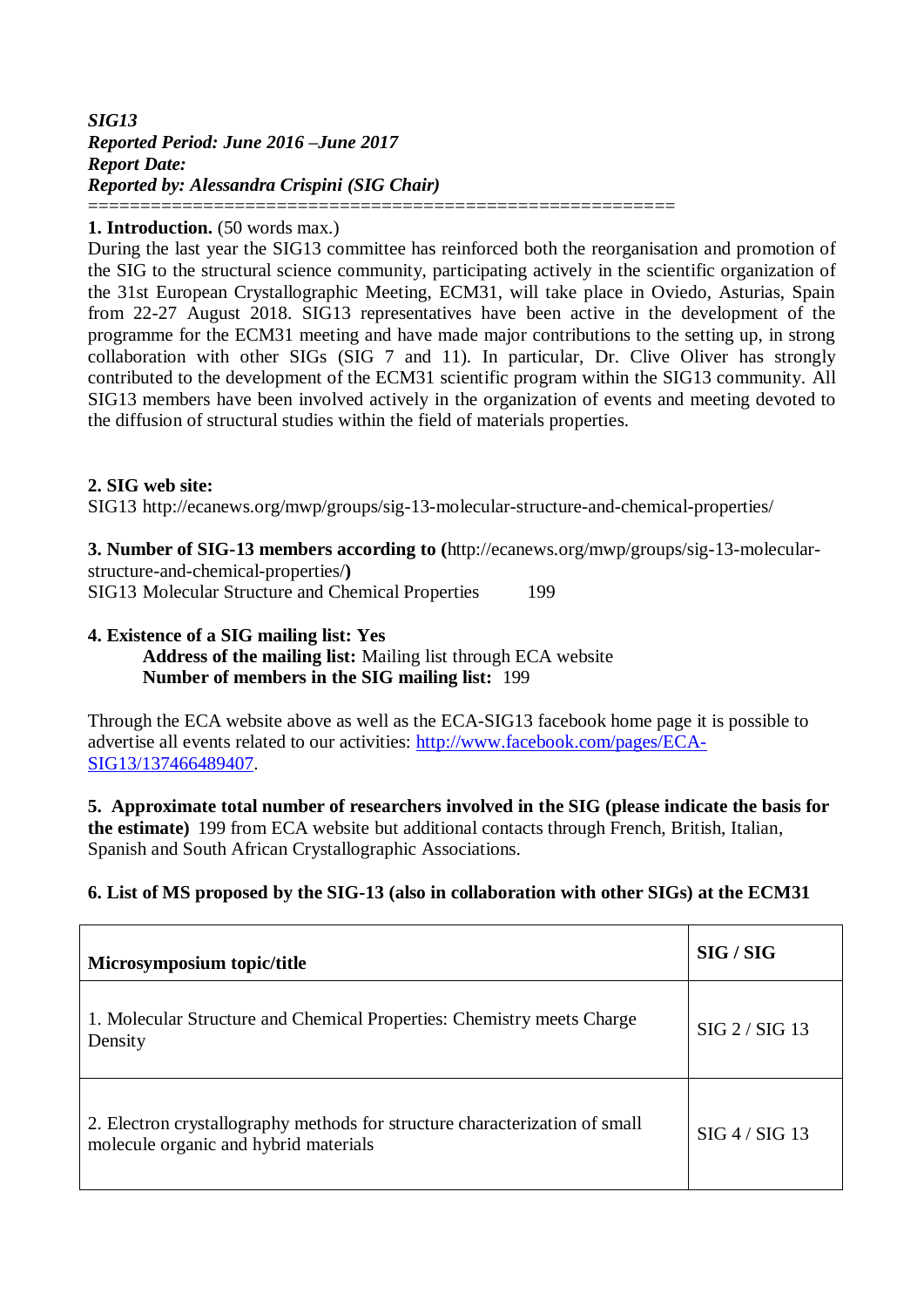| Microsymposium topic/title                                                | SIG / SIG      |
|---------------------------------------------------------------------------|----------------|
| 3. From 0- to 3-dimensional organic porous systems                        | <b>SIG 13</b>  |
| 4. Simulations of molecular crystals                                      | SIG 13 / SIG 7 |
| 5. Exploring the structure by NMR crystallography                         | <b>SIG 13</b>  |
| 6. Non-stoichiometric systems: solid solutions or mixed crystals          | <b>SIG 13</b>  |
| 7. Structure and function in inorganic and coordination compounds         | SIG13          |
| 8. Mechanochemistry: structure and reaction                               | <b>SIG 13</b>  |
| 9. Photochemistry: optical properties of crystals                         | <b>SIG 13</b>  |
| 10. Halogen bonding in the solid state                                    | SIG 7 / SIG 13 |
| 11. The role of supramolecular interactions in polymorphs and co-crystals | SIG 7 / SIG 13 |
| 12. Molecular recognition and crystal engineering                         | SIG 7 / SIG 13 |
| 13. Lattice energy calculations as a tool to understanding structure      | SIG 13 / SIG 7 |

## **Prizes sponsored/coordinated**

none

# **8. Past Activities other than Microsymposia at ECM**

Title: 23rd International Conference on the Chemistry of the Organic Solid State Number of Participants: 100 Level of involvement of SIG in the activity: Several ECA members were part of the organizing committee, which was chaired by Len Barbour. Sponsored by ECA: no Other Sponsors/Organizers: none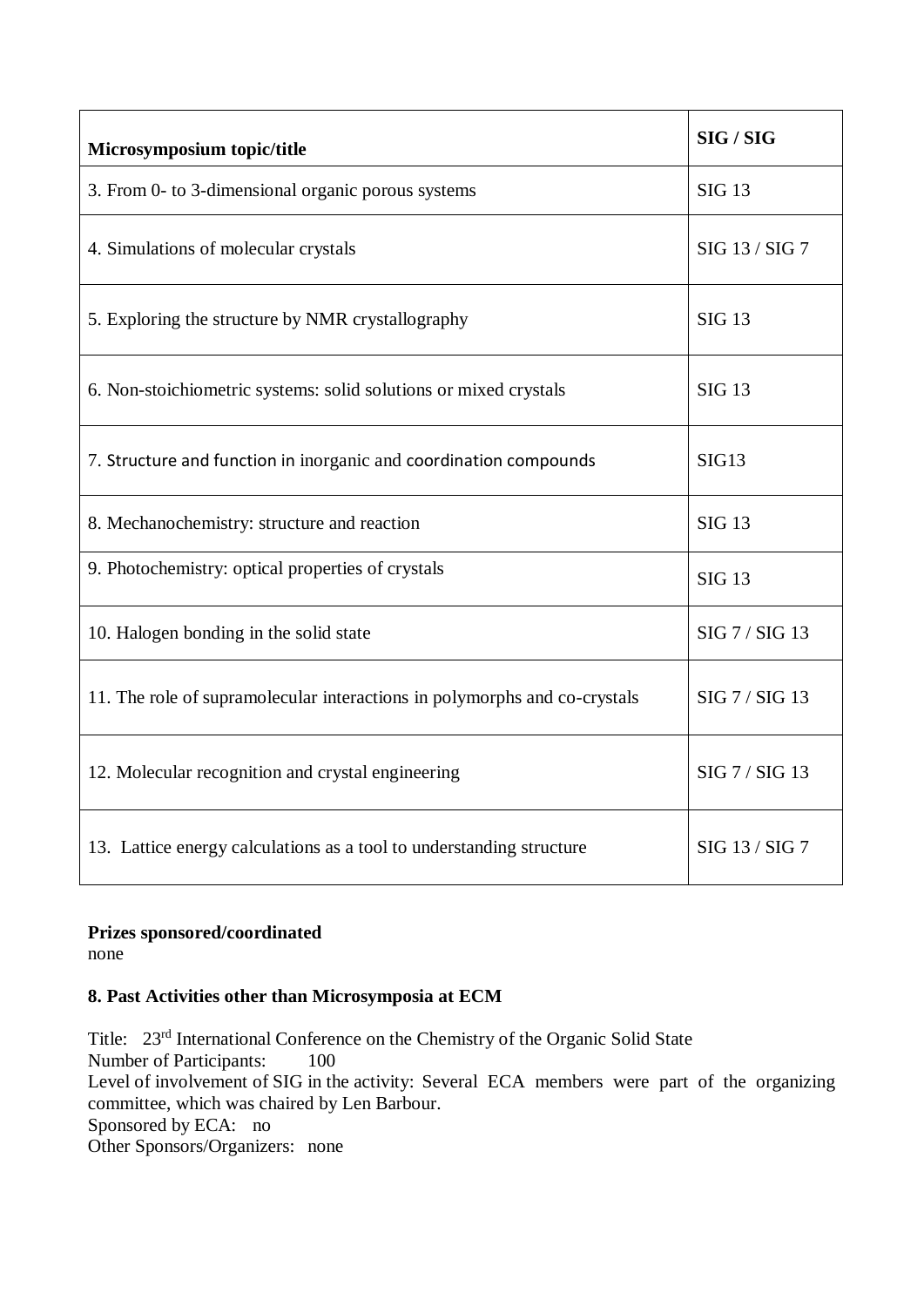Short Description: This conference is part of an international series held around the world. All aspects of the chemistry and physics of organic materials are included in the scope of the conference. The website: [iccoss2017.co.za](http://iccoss2017.co.za/)

Title: BCA Spring Meeting, 4-7 April, 2016, University of Nottingham (included here because not in the 2016 report)

Number of Participants: 150

Level of involvement of SIG in the activity: Several ECA members are part of the organizing committee.

Sponsored by ECA: no

Other Sponsors/Organizers: CCDC, Bruker, Panalytical, Rigaku.

Short Description: With the  $2<sup>nd</sup>$  century of X-ray diffraction now well underway, the BCA 2016 Spring Meeting programme has taken stock of the current state-of-the-art and continue to look towards the future.

Title: 10th Edition of Symposium with International Participation: New Trends and Strategies in the Chemistry of Advanced Materials with relevance in Biological Systems, Techniques and Enviromental Protection, Institute of Chemistry, Timisoara (Romania), 08-09 June 2017.

Level of involvement of SIG in the activity: ECA members participants

Number of participants: 60

Sponsored by ECA: no

Other Sponsors/Organizers: none

Short Description: The main goal pof the Symposium is to present the latest trends in the chemistry of materials, with reference to theor structures and therefore new applications.

Title: 10th Edition of Symposium with International Participation: New Trends and Strategies in the Chemistry of Advanced Materials with relevance in Biological Systems, Techniques and Enviromental Protection, Institute of Chemistry, Timisoara (Romania), 08-09 June 2017. Level of involvement of SIG in the activity: ECA members participants Number of participants: 60 Sponsored by ECA: no Other Sponsors/Organizers: none

Short Description: The main goal pof the Symposium is to present the latest trends in the chemistry of materials, with reference to theor structures and therefore new applications.

#### **SIG-13 also provided support letters to Tony Linden (Zurich School of Crystallography: 11- 22 June 2017) and Anton Meden (Slovenian Croatian Crystallographic Meeting 2017: 15-17 June and in aid of ECA sponsorship applications.**

## **9. Future/Programmed Activities.**

Title: 1<sup>th</sup> International Symposium on Metallacrowns and Metallacryptates, which will be held in Parma on the 27-28 of September 2017 Number of Participants: 100 Level of involvement of SIG in the activity: ECA members are part of the organizing committee. Sponsored by ECA: to be applied for Other Sponsors/Organizers: to be applied for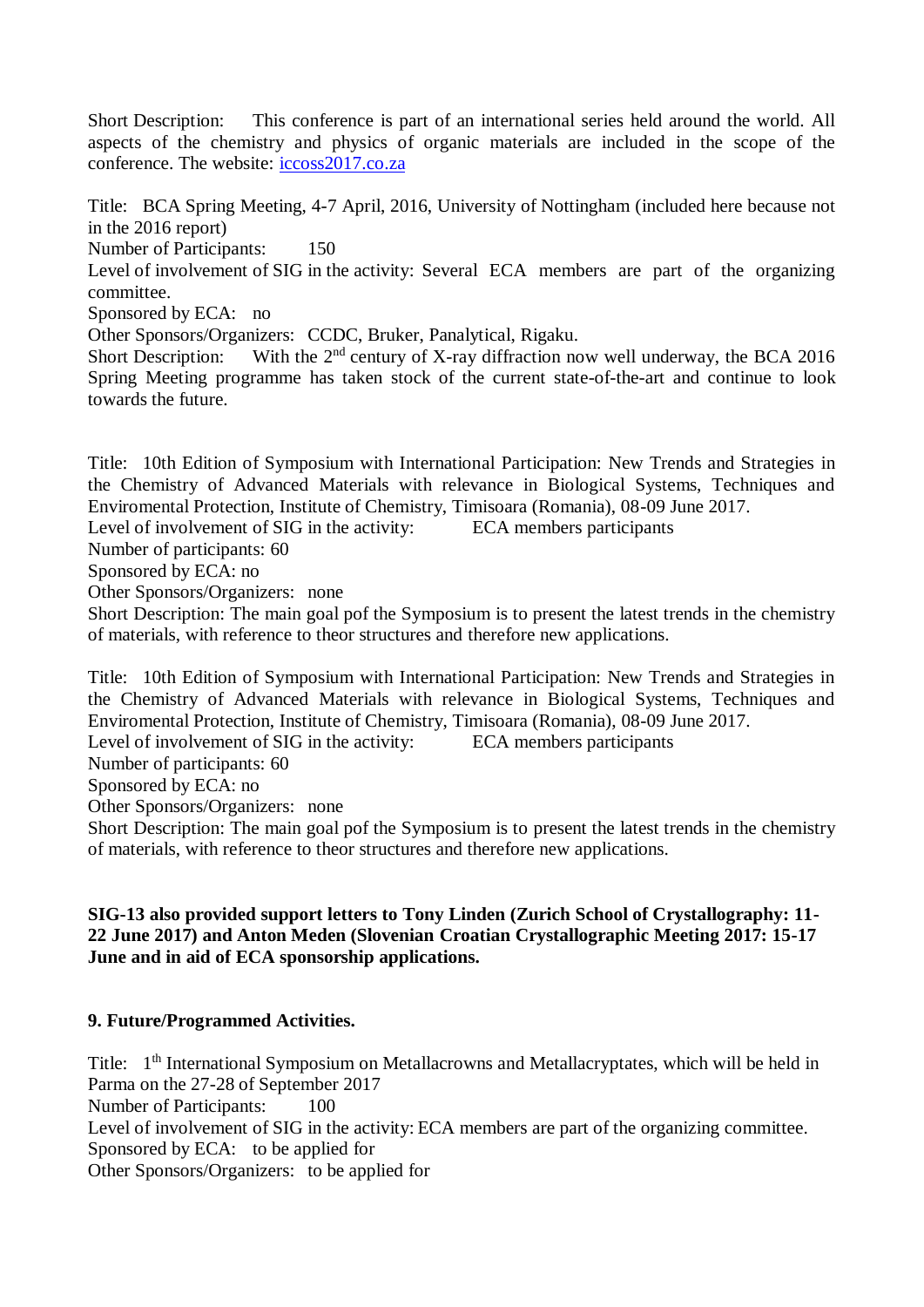Short Description: The Symposium is held as the final meeting of the EUFP7 Marie Curie IRSES Project "Metallacrowns" and as the final meeting of the Bilateral Italy.USA Project "Development of porous magnetic Metallacrowns for sensing applications". Within the Marie Curie Project, Dr Matteo Tegoni and the involved team of the Department of Chemistry, Life Science, and Enviromental Sustainability of the University of Parma, have been strongly involved in the work package of title "X Ray Structures of large MC Assemblies", designing, synthesizing and structural characterizing (X ray) large MC assemblies including MOF-like architectures.

## **10. Other matters.** (50 words max.)

SIG13 is continuing in the promotion of the structural chemistry at all levels, participating in "crystallographic schools" across the European Economic Community. Members will also participate in the Networks and Programmes set up by the European Research Council (and some of the national Research Councils) with the aim to provide a better understanding of structure/property relationships in solid state materials.

### **11. Brief annual activity report** (100 words max.)

The SIG13 Committee has worked actively on the two main goals within its remit: (i) the promotion of "Molecular Structure and Chemical Properties" through greater publicity for the SIG, particular through its new website; (ii) by participating effectively in the planning process for the upcoming ECM and other Meetings in Crystallography.

A SIG-13 meeting was held during ECM30 in Basel on 31 August 2016. The SIG officers presented the 2016 report to the meeting. The members discussed cooperation between SIG-13 members and the possibility of a triennial scientifici meeting around specific themes. An immediate outcome of the meeting was the nomination of Clive Oliver to the ECM-31 Programme Committee as the SIG-13 representative. Updating of the SIG-13 website in terms of adding content to the "Scope and Objectives" section, to include more activities and thus improving visibility and publicity of SIG-13 Clive Oliver mentioned that the new website is intended to be used for the dissemination of information to SIG-13 members (the meeting notice was also sent via the website), thus negating the need to have a continually updated e-mail list.

#### **12. List SIG officers, name and e-mail, and specify their main function in the SIG:**

| * Chair: | Prof. Alessandra Crispini (responsible for the general coordination of the SIG,<br>and specially for interacting with the steering committee)  |
|----------|------------------------------------------------------------------------------------------------------------------------------------------------|
| E-mail:  | crispini@unical.it                                                                                                                             |
| Address: | MAT-INLAB (Laboratorio di Materiali Molecolari Inorganici), Structural                                                                         |
|          | <b>Chemistry Section</b>                                                                                                                       |
|          | Department of Chemistry and Chemical Technologies                                                                                              |
|          | Cubo 14C, Via P. Bucci                                                                                                                         |
|          | University of Calabria (UNICAL)                                                                                                                |
|          | 87030 Arcavacata di Rende (CS), Italy                                                                                                          |
|          | (Tel: +39 0984 492888 Fax: +39 0984 492067)                                                                                                    |
|          | * Co-chair: Prof. Petra Bombicz (responsible for coordination of the SIG activities and for<br>implementing/distributing news of SIG interest) |
| E-mail:  | bombicz.petra@ttk.mta.hu                                                                                                                       |
| Address: | Research Group of Chemical Crystallography, Institute of Organic Chemistry,                                                                    |
|          | Research Centre for Natural Sciences, Hungarian Academy of Sciences,                                                                           |
|          | Magyar Tudósok körútja 2, H-1117 Budapest, Hungary                                                                                             |
|          |                                                                                                                                                |